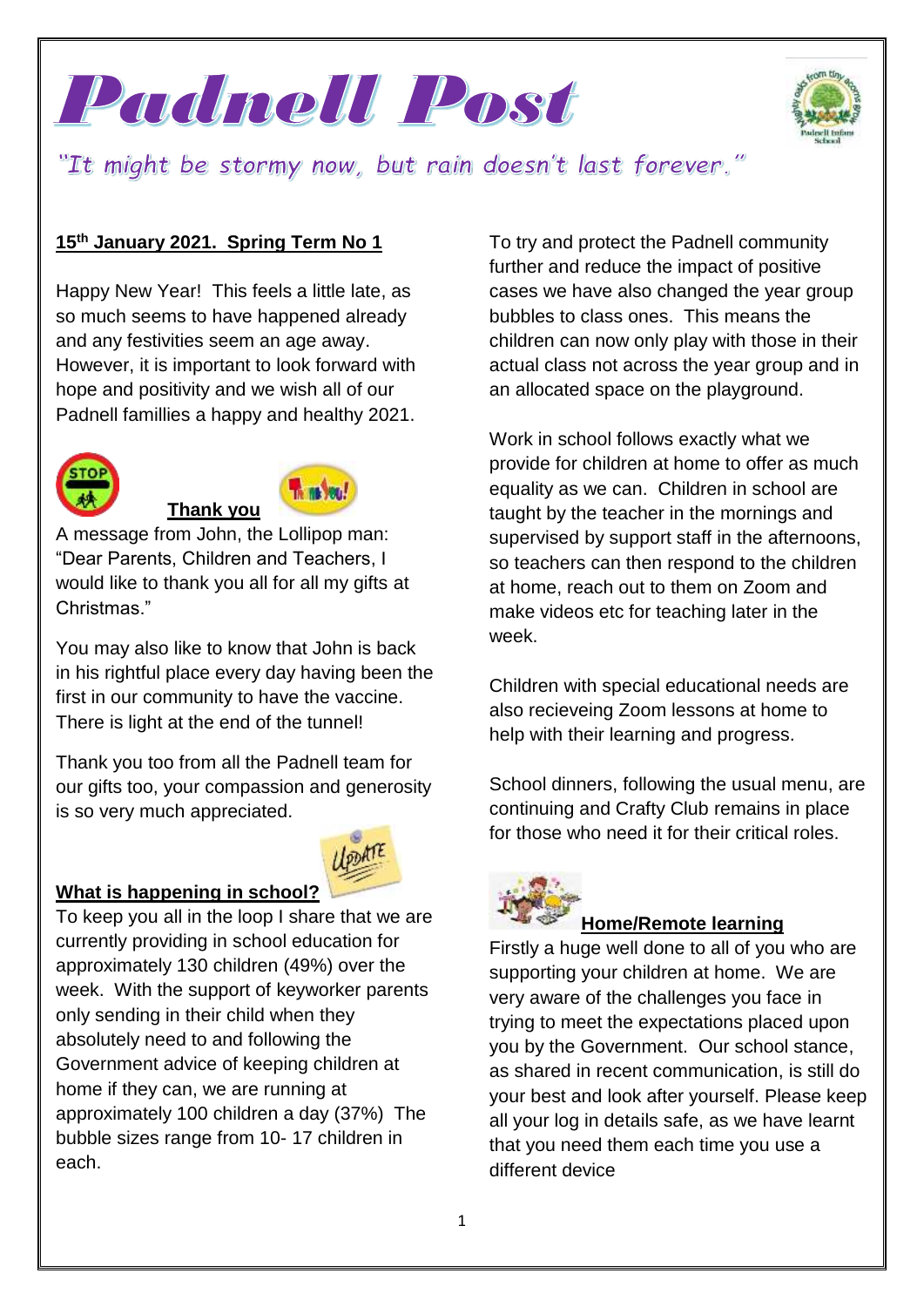



# "It might be stormy now, but rain doesn't last forever."

# **Devices**

If you are struggling at home with several children trying to learn from home let us know. We have not been provided with any laptops by the Government but we may have an old school device you could borrow to make things easier.



#### **Wellbeing**

Please see attached a letter from Mrs Giles giving you support with learning at home.

A new Mental Health and Wellbeing Guide for Adults is now live. It provides information and links to help those aged 18+ in Hampshire find the right support and advice if you are struggling right now.

[https://documents.hants.gov.uk/adultservices/](https://documents.hants.gov.uk/adultservices/HCC-Wellbeing-Guide-Adults.pdf) [HCC-Wellbeing-Guide-Adults.pdf](https://documents.hants.gov.uk/adultservices/HCC-Wellbeing-Guide-Adults.pdf)

The following site may also have some resources to help support your child's emotional wellbeing:

<https://mentallyhealthyschools.org.uk/>

# **COVID TESTS and SYMPTOMS**



Thank you to those of you who have kept us informed of any developing symptoms and tests taken within your family. Although we know there have been positive tests, so far we have been able to continue here in school without losing bubbles. Some staff have also been tested but received negative results. If, however a member of our school community is tested positive, please be aware that you may be contacted over the weekend or at

short notice so keep in touch with those emails please.

If in doubt, please let us know so that we can take steps to keep everyone as safe as possible.



#### **Financial Hardship**

There is a lot of support around for families entitled to benefits and free school meals at the current time. However, there is also some help available for those of you who may have found yourselves in a difficult circumstance because of the current situation. We may be able to help. For a confidential conversation about this please give Mrs Grayson a call.



#### **Whole School Story time**

Mrs Grayson will be "zooming" at 2.30pm on Fridays from next week (22<sup>nd</sup> January), to say hello and read a story. If you would like to join in please find below the Zoom information.

**Meeting ID: 863 0583 8302 Password: 4m2e8a**

# **PIPSA**

**Introducing the PIPSA Friday Night Dinner Raffle**



PIPSA will be running a weekly raffle for your chance to win a takeaway to be purchased over the weekend.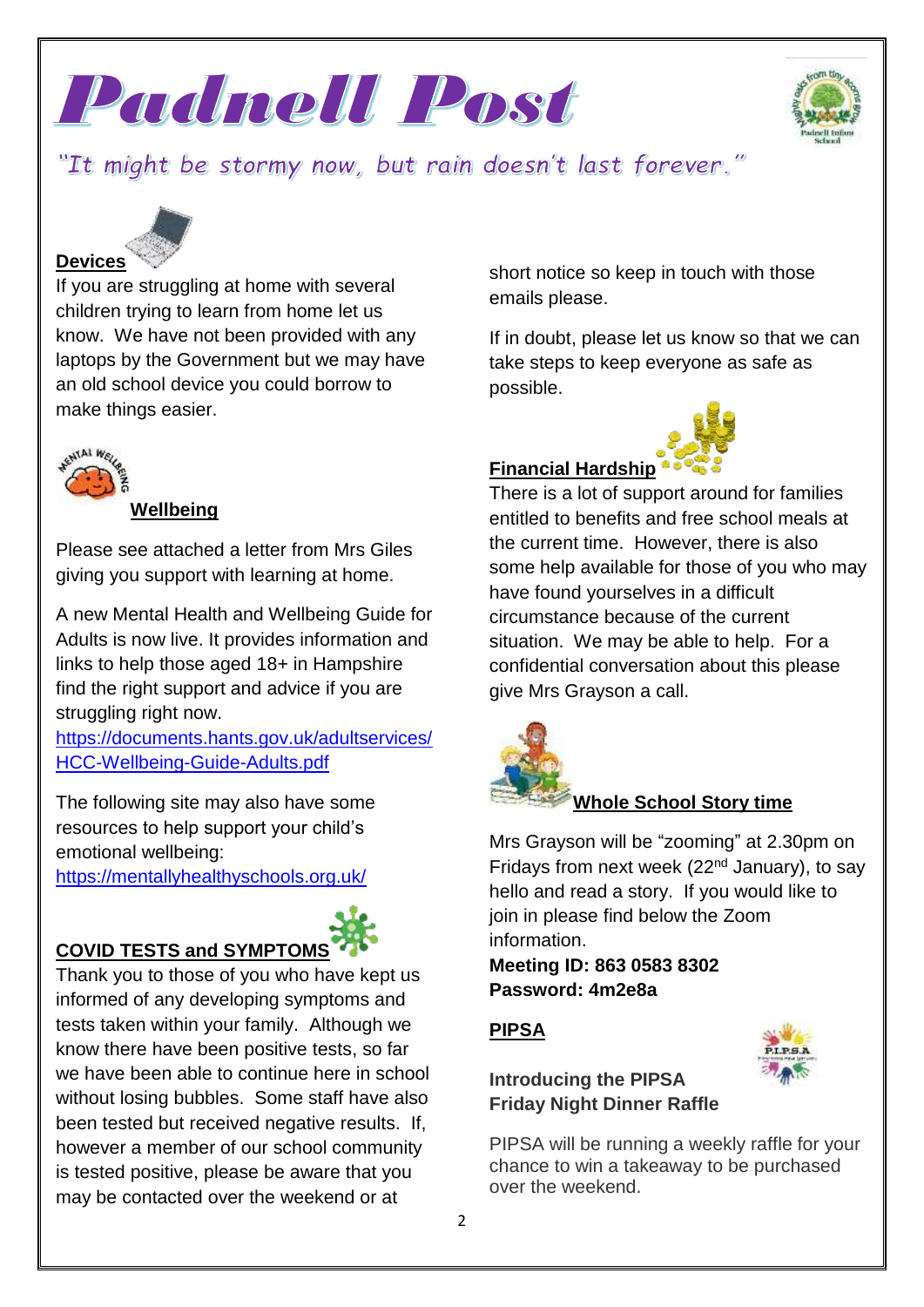



"It might be stormy now, but rain doesn't last forever."

The prize will be £35 worth of food from a different local restaurant each week and the draw will take place on a Thursday evening.

First up, for the weekend of 22nd January is Kassia Kitchen. They have a wide range of Indian food including vegan options. Their menu can be checked out at: https://www.kassiakitchen.co.uk/

Delivery is available to PO7, PO8 or PO9 and collection is also available.

For your chance to win please send £1.00 per entry via PayPal to pipsapadnell@gmail.com. You can enter as many times as you like.

The £35.00 credit will already be with the restaurant when you make your order. If your order goes over this amount you will need to pay the difference.

The winner will be drawn by a random number generator on a Thursday evening. It will be recorded and uploaded to the PIPSA Facebook page and the winner will be notified by email to the email address associated with their PayPal account



#### **School Email**

Thank you for your patience when our phone lines were out of order this week.

Please remember to use [admin@padnell](mailto:admin@padnell-inf.hants.sch.uk)[inf.hants.sch.uk](mailto:admin@padnell-inf.hants.sch.uk) when contacting us. Please do not reply to, or use, the Scopay email address you may have stored – we do not receive these emails.

# **Admissions for Year R & Year 3 Places**

#### **APPLICATION**

Thank you to all our Year 2 parents who have made their year 3 applications. If you have a child who is 4 before 1<sup>st</sup> September 2021 the deadline is today. Please visit:

[https://www.hants.gov.uk/en/educationandlea](https://www.hants.gov.uk/en/educationandlearning/admissions/applicationprocess/yearrandyear3) [rning/admissions/applicationprocess/yearrand](https://www.hants.gov.uk/en/educationandlearning/admissions/applicationprocess/yearrandyear3) [year3](https://www.hants.gov.uk/en/educationandlearning/admissions/applicationprocess/yearrandyear3) to make your application.

# **INSET DATE**

A reminder that School will be closed on Friday 12<sup>th</sup> February.

Yours sincerely,

Mrs Grayson Headteacher

**Inset day**

**Please check our website for the list of dates for the whole year.**

| Date                                                  | Event               | Who              | <b>Details</b> |
|-------------------------------------------------------|---------------------|------------------|----------------|
| Thursday 11th<br>February                             | Last Day of<br>Term |                  |                |
| Friday 12th<br>February                               | <b>INSET Day</b>    | Whole<br>School  | School Closed  |
| Monday 15 <sup>th</sup> to<br>Friday 19th<br>February | School Closed       | <b>Half Term</b> |                |
| Monday 22nd<br>February                               | Return to school    |                  |                |

# **GROW**



**G**iving Citizen **R**esilient Learner